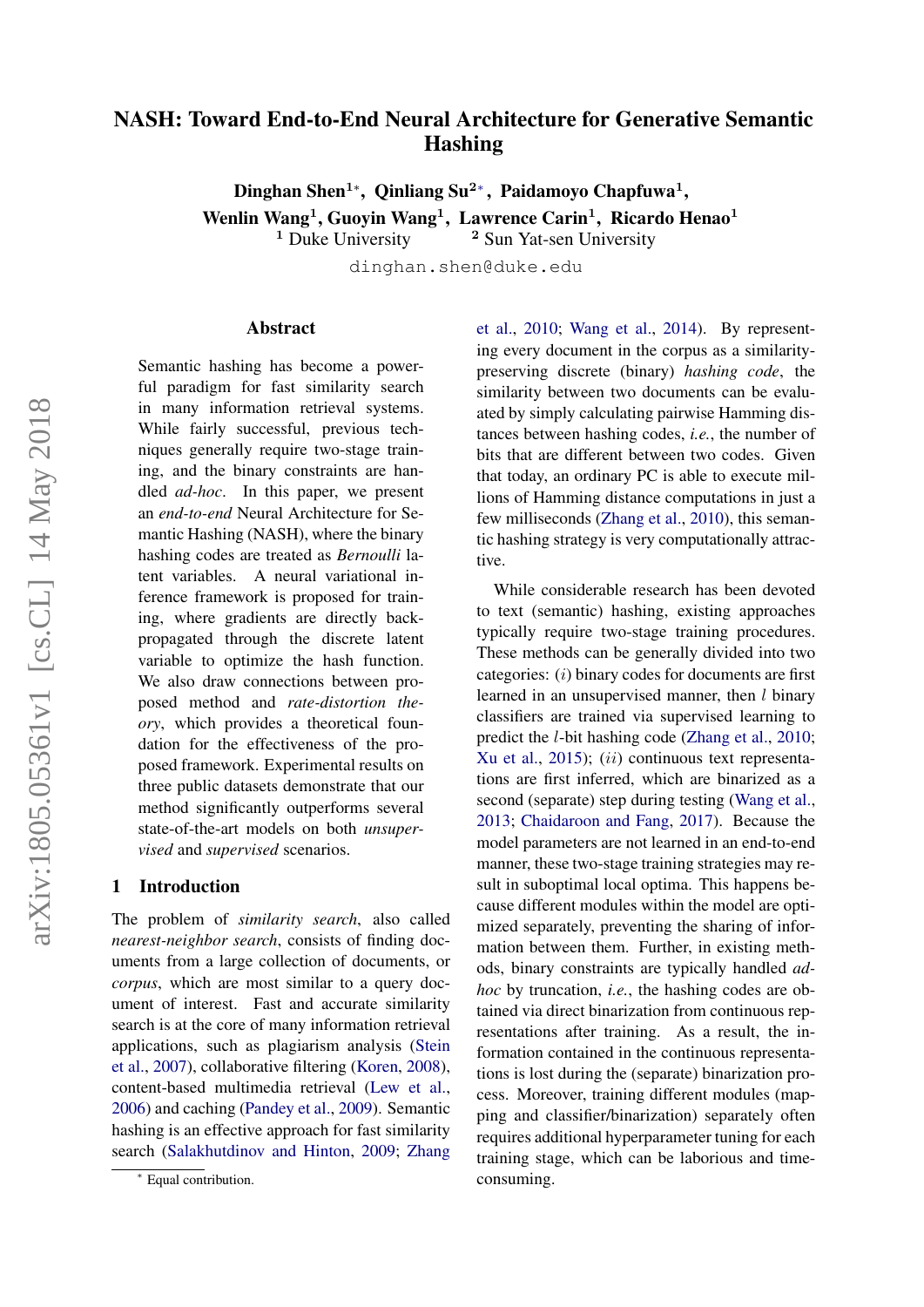In this paper, we propose a simple and generic neural architecture for text hashing that learns binary latent codes for documents in an *end-toend* manner. Inspired by recent advances in neural variational inference (NVI) for text processing [\(Miao et al.,](#page-9-7) [2016;](#page-9-7) [Yang et al.,](#page-9-8) [2017;](#page-9-8) [Shen et al.,](#page-9-9) [2017b\)](#page-9-9), we approach semantic hashing from a generative model perspective, where binary (hashing) codes are represented as either *deterministic* or *stochastic* Bernoulli latent variables. The inference (encoder) and generative (decoder) networks are optimized jointly by maximizing a variational lower bound to the marginal distribution of input documents (corpus). By leveraging a simple and effective method to estimate the gradients with respect to discrete (binary) variables, the loss term from the generative (decoder) network can be directly backpropagated into the inference (encoder) network to optimize the hash function.

Motivated by the *rate-distortion theory* [\(Berger,](#page-8-3) [1971;](#page-8-3) [Theis et al.,](#page-9-10) [2017\)](#page-9-10), we propose to inject data-dependent noise into the latent codes during the decoding stage, which adaptively accounts for the tradeoff between minimizing *rate* (number of bits used, or effective code length) and *distortion* (reconstruction error) during training. The connection between the proposed method and *ratedistortion theory* is further elucidated, providing a theoretical foundation for the effectiveness of our framework.

Summarizing, the contributions of this paper are: (*i*) to the best of our knowledge, we present the first semantic hashing architecture that can be trained in an *end-to-end* manner; (*ii*) we propose a *neural variational inference* framework to learn compact (regularized) binary codes for documents, achieving promising results on both *unsupervised* and *supervised* text hashing; (*iii*) the connection between our method and *rate-distortion theory* is established, from which we demonstrate the advantage of injecting *data-dependent noise* into the latent variable during training.

# 2 Related Work

Models with discrete random variables have attracted much attention in the deep learning community [\(Jang et al.,](#page-8-4) [2016;](#page-8-4) [Maddison et al.,](#page-9-11) [2016;](#page-9-11) [van den Oord et al.,](#page-9-12) [2017;](#page-9-12) [Li et al.,](#page-8-5) [2017;](#page-8-5) [Shu and](#page-9-13) [Nakayama,](#page-9-13) [2017\)](#page-9-13). Some of these structures are more natural choices for language or speech data, which are inherently discrete. More specifically,

<span id="page-1-0"></span>

Figure 1: NASH for *end-to-end* semantic hashing. The inference network maps  $x \to z$  using an MLP and the generative network recovers x as  $z \to \hat{x}$ .

[van den Oord et al.](#page-9-12) [\(2017\)](#page-9-12) combined VAEs with vector quantization to learn discrete latent representation, and demonstrated the utility of these learned representations on images, videos, and speech data. [Li et al.](#page-8-5) [\(2017\)](#page-8-5) leveraged both pairwise label and classification information to learn discrete hash codes, which exhibit state-of-the-art performance on image retrieval tasks.

For natural language processing (NLP), although significant research has been made to learn *continuous* deep representations for words or documents [\(Mikolov et al.,](#page-9-14) [2013;](#page-9-14) [Kiros et al.,](#page-8-6) [2015;](#page-8-6) [Shen et al.,](#page-9-15) [2018\)](#page-9-15), *discrete* neural representations have been mainly explored in learning word embeddings [\(Shu and Nakayama,](#page-9-13) [2017;](#page-9-13) [Chen et al.,](#page-8-7) [2017\)](#page-8-7). In these recent works, words are represented as a vector of discrete numbers, which are very efficient storage-wise, while showing comparable performance on several NLP tasks, relative to continuous word embeddings. However, discrete representations that are learned in an *endto-end* manner at the *sentence* or *document* level have been rarely explored. Also there is a lack of strict evaluation regarding their effectiveness. Our work focuses on learning discrete (binary) representations for text documents. Further, we employ semantic hashing (fast similarity search) as a mechanism to evaluate the quality of learned binary latent codes.

#### <span id="page-1-1"></span>3 The Proposed Method

#### 3.1 Hashing under the NVI Framework

Inspired by the recent success of variational autoencoders for various NLP problems [\(Miao et al.,](#page-9-7) [2016;](#page-9-7) [Bowman et al.,](#page-8-8) [2015;](#page-8-8) [Yang et al.,](#page-9-8) [2017;](#page-9-8) [Miao et al.,](#page-9-16) [2017;](#page-9-16) [Shen et al.,](#page-9-9) [2017b;](#page-9-9) [Wang et al.,](#page-9-17) [2018\)](#page-9-17), we approach the training of discrete (binary) latent variables from a generative perspec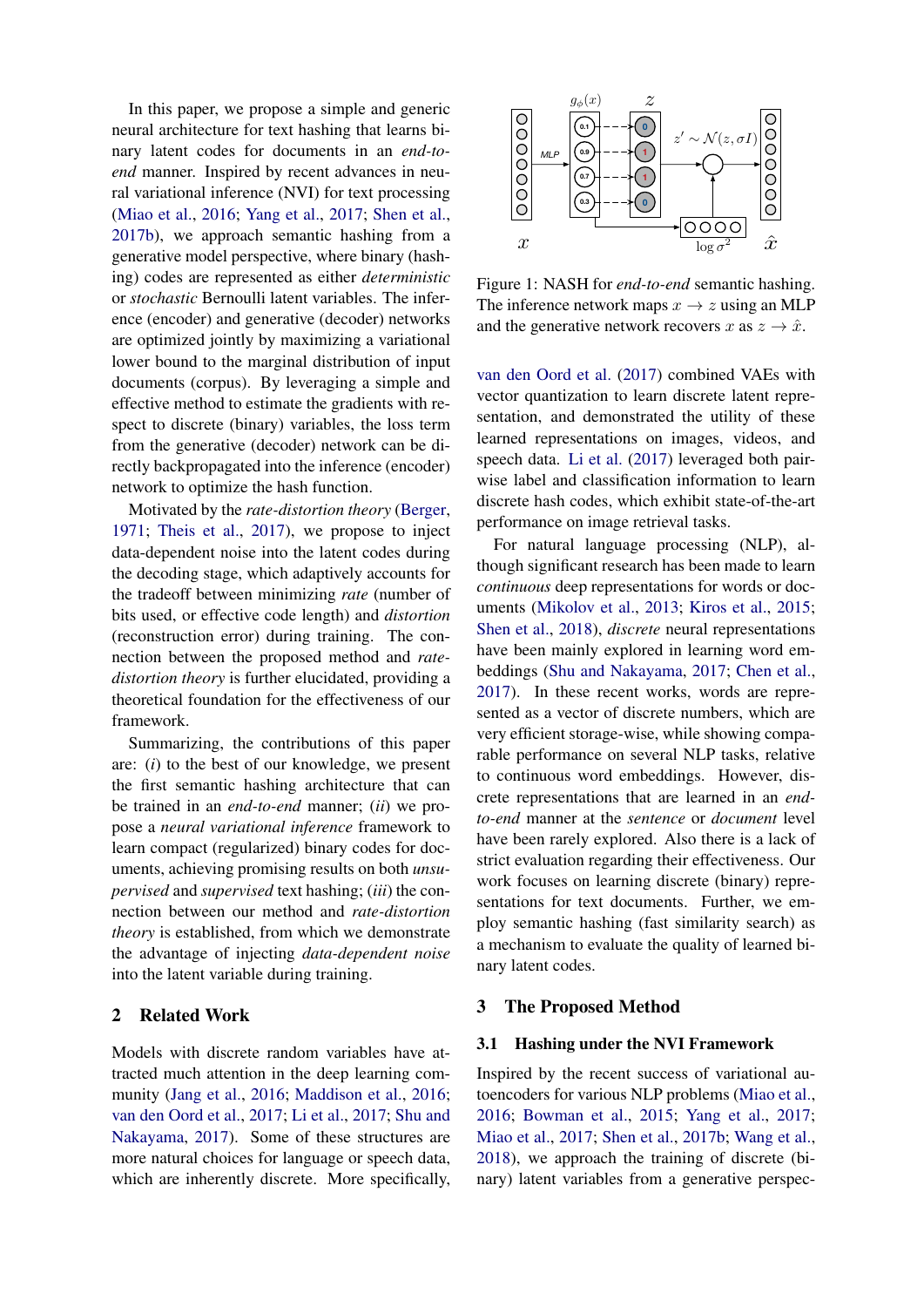tive. Let  $x$  and  $z$  denote the input document and its corresponding binary hash code, respectively. Most of the previous text hashing methods focus on modeling the encoding distribution  $p(z|x)$ , or *hash function*, so the local/global pairwise similarity structure of documents in the original space is preserved in latent space [\(Zhang et al.,](#page-9-3) [2010;](#page-9-3) [Wang et al.,](#page-9-6) [2013;](#page-9-6) [Xu et al.,](#page-9-5) [2015;](#page-9-5) [Wang et al.,](#page-9-4) [2014\)](#page-9-4). However, the generative (decoding) process of reconstructing  $x$  from binary latent code  $z$ , *i.e.*, modeling distribution  $p(x|z)$ , has been rarely considered. Intuitively, latent codes learned from a model that accounts for the generative term should naturally encapsulate key semantic information from x because the generation/reconstruction objective is a function of  $p(x|z)$ . In this regard, the generative term provides a natural training objective for semantic hashing.

We define a generative model that simultaneously accounts for both the encoding distribution,  $p(z|x)$ , and decoding distribution,  $p(x|z)$ , by defining approximations  $q_{\phi}(z|x)$  and  $q_{\theta}(x|z)$ , via inference and generative networks,  $g_{\phi}(x)$  and  $g_{\theta}(z)$ , parameterized by  $\phi$  and  $\theta$ , respectively. Specifically,  $x \in \mathcal{Z}_+^{|V|}$  is the bag-of-words (count) representation for the input document, where  $|V|$ is the vocabulary size. Notably, we can also employ other count weighting schemes as input features x, *e.g.*, the term frequency-inverse document frequency (TFIDF) [\(Manning et al.,](#page-9-18) [2008\)](#page-9-18). For the encoding distribution, a latent variable  $z$  is first inferred from the input text  $x$ , by constructing an inference network  $g_{\phi}(x)$  to approximate the true posterior distribution  $p(z|x)$  as  $q_{\phi}(z|x)$ . Subsequently, the decoder network  $g_{\theta}(z)$  maps z back into input space to reconstruct the original sequence x as  $\hat{x}$ , approximating  $p(x|z)$  as  $q_{\theta}(x|z)$ (as shown in Figure [1\)](#page-1-0). This *cyclic* strategy,  $x \rightarrow$  $z \rightarrow \hat{x} \approx x$ , provides the latent variable z with a better ability to generalize [\(Miao et al.,](#page-9-7) [2016\)](#page-9-7).

To tailor the NVI framework for semantic hashing, we cast  $z$  as a binary latent variable and assume a multivariate Bernoulli prior on z:  $p(z)$  ∼ Bernoulli $(\gamma)$  =  $\prod_{i=1}^{l} \gamma_i^{z_i} (1 - \gamma_i)^{1-z_i}$ , where  $\gamma_i \in [0,1]$  is component *i* of vector  $\gamma$ . Thus, the encoding (approximate posterior) distribution  $q_{\phi}(z|x)$  is restricted to take the form  $q_{\phi}(z|x)$  = Bernoulli(h), where  $h = \sigma(g_{\phi}(x)), \sigma(\cdot)$  is the sigmoid function, and  $g_{\phi}(\cdot)$  is the (nonlinear) inference network specified as a multilayer perceptron (MLP). As illustrated in Figure [1,](#page-1-0) we can obtain

samples from the Bernoulli posterior either *deterministically* or *stochastically*. Suppose z is a l-bit hash code, for the *deterministic* binarization, we have, for  $i = 1, 2, \dots, l$ :

<span id="page-2-0"></span>
$$
z_i = \mathbf{1}_{\sigma(g^i_{\phi}(x))>0.5} = \frac{\text{sign}(\sigma(g^i_{\phi}(x) - 0.5) + 1)}{2},
$$
\n(1)

where z is the binarized variable, and  $z_i$  and  $g^i_\phi(x)$ denote the *i*-th dimension of z and  $g_{\phi}(x)$ , respectively. The standard Bernoulli sampling in [\(1\)](#page-2-0) can be understood as setting a hard threshold at 0.5 for each representation dimension, therefore, the binary latent code is generated deterministically. Another strategy to obtain the discrete variable is to binarize h in a *stochastic* manner:

<span id="page-2-2"></span>
$$
z_{i} = \mathbf{1}_{\sigma(g_{\phi}^{i}(x)) > \mu_{i}} = \frac{\text{sign}(\sigma(g_{\phi}^{i}(x)) - \mu_{i}) + 1}{2},
$$
\n(2)

where  $\mu_i \sim \text{Uniform}(0, 1)$ . Because of this sampling process, we do not have to assume a predefined threshold value like in [\(1\)](#page-2-0).

## 3.2 Training with Binary Latent Variables

To estimate the parameters of the encoder and decoder networks, we would ideally maximize the marginal distribution  $p(x) = \int p(z)p(x|z)dz$ . However, computing this marginal is intractable in most cases of interest. Instead, we maximize a variational lower bound. This approach is typically employed in the VAE framework [\(Kingma](#page-8-9) [and Welling,](#page-8-9) [2013\)](#page-8-9):

<span id="page-2-1"></span>
$$
\mathcal{L}_{\text{vae}} = \mathbb{E}_{q_{\phi}(z|x)} \left[ \log \frac{q_{\theta}(x|z)p(z)}{q_{\phi}(z|x)} \right],
$$
\n
$$
= \mathbb{E}_{q_{\phi}(z|x)} [\log q_{\theta}(x|z)] - D_{KL}(q_{\phi}(z|x)||p(z)),
$$
\n(3)

where the Kullback-Leibler (KL) divergence  $D_{KL}(q_{\phi}(z|x)||p(z))$  encourages the approximate posterior distribution  $q_{\phi}(z|x)$  to be close to the multivariate Bernoulli prior  $p(z)$ . In this case,  $D_{KL}(q_{\phi}(z|x)|p(z))$  can be written in closed-form as a function of  $g_{\phi}(x)$ :

$$
D_{KL} = g_{\phi}(x) \log \frac{g_{\phi}(x)}{\gamma} + (1 - g_{\phi}(x)) \log \frac{1 - g_{\phi}(x)}{1 - \gamma}.
$$
 (4)

Note that the gradient for the KL divergence term above can be evaluated easily.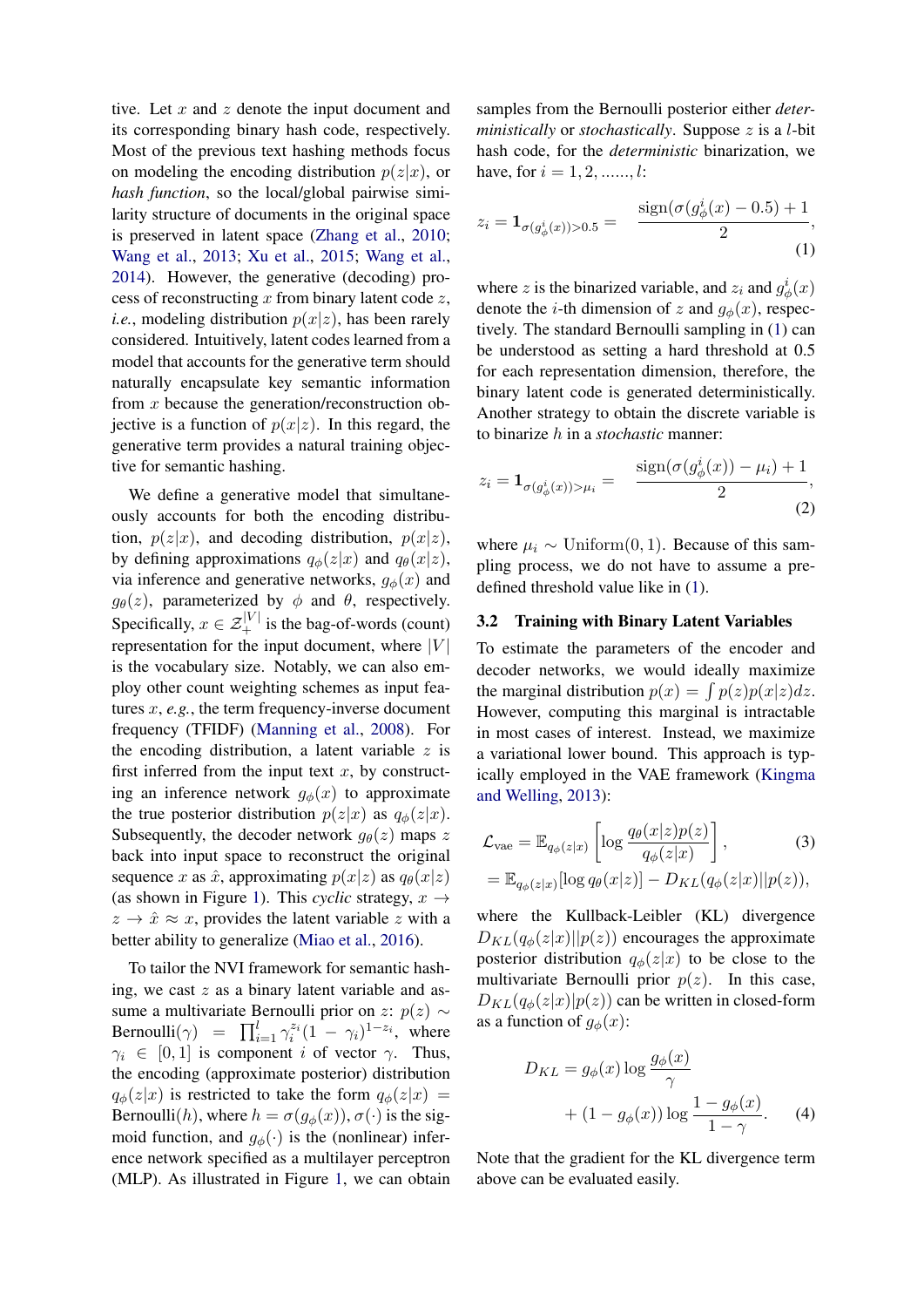For the first term in [\(3\)](#page-2-1), we should in principle estimate the influence of  $\mu_i$  in [\(2\)](#page-2-2) on  $q_\theta(x|z)$  by averaging over the entire (uniform) noise distribution. However, a closed-form distribution does not exist since it is not possible to enumerate all possible configurations of  $z$ , especially when the latent dimension is large. Moreover, discrete latent variables are inherently incompatible with backpropagation, since the derivative of the sign function is zero for almost all input values. As a result, the exact gradients of  $L_{\text{vae}}$  wrt the inputs before binarization would be essentially all zero.

To estimate the gradients for binary latent variables, we utilize the straight-through (ST) estimator, which was first introduced by [Hinton](#page-8-10) [\(2012\)](#page-8-10). So motivated, the strategy here is to simply backpropagate through the hard threshold by approximating the gradient  $\partial z/\partial \phi$  as 1. Thus, we have:

$$
\frac{d\mathbb{E}_{q_{\phi}(z|x)}[\log q_{\theta}(x|z)]}{\partial \phi} \n= \frac{d\mathbb{E}_{q_{\phi}(z|x)}[\log q_{\theta}(x|z)]}{dz} \frac{dz}{d\sigma(g_{\phi}^i(x))} \frac{d\sigma(g_{\phi}^i(x))}{d\phi} \n\approx \frac{d\mathbb{E}_{q_{\phi}(z|x)}[\log q_{\theta}(x|z)]}{dz} \frac{d\sigma(g_{\phi}^i(x))}{d\phi}
$$
\n(5)

Although this is clearly a biased estimator, it has been shown to be a fast and efficient method relative to other gradient estimators for discrete variables, especially for the Bernoulli case [\(Bengio](#page-8-11) [et al.,](#page-8-11) [2013;](#page-8-11) [Hubara et al.,](#page-8-12) [2016;](#page-8-12) [Theis et al.,](#page-9-10) [2017\)](#page-9-10). With the ST gradient estimator, the first loss term in [\(3\)](#page-2-1) can be backpropagated into the encoder network to fine-tune the hash function  $g_{\phi}(x)$ .

For the approximate generator  $q_{\theta}(x|z)$  in [\(3\)](#page-2-1), let  $x_i$  denote the one-hot representation of *i*th word within a document. Note that  $x = \sum_i x_i$  is thus the bag-of-words representation for document  $x$ . To reconstruct the input x from z, we utilize a *softmax* decoding function written as:

$$
q(x_i = w|z) = \frac{\exp(z^T E x_w + b_w)}{\sum_{j=1}^{|V|} \exp(z^T E x_j + b_j)},
$$
 (6)

where  $q(x_i = w|z)$  is the probability that  $x_i$  is word  $w \in V$ ,  $q_{\theta}(x|z) = \prod_i q(x_i = w|z)$  and  $\theta = \{E, b_1, \dots, b_{|V|}\}.$  Note that  $E \in \mathbb{R}^{d \times |V|}$  can be interpreted as a word embedding matrix to be learned, and  ${b_i}_{i=1}^{|V|}$  denote bias terms. Intuitively, the objective in [\(6\)](#page-3-0) encourages the discrete vector z to be close to the embeddings for every word

that appear in the input document  $x$ . As shown in Section [5.3.1,](#page-7-0) meaningful semantic structures can be learned and manifested in the word embedding matrix E.

## 3.3 Injecting Data-dependent Noise to z

To reconstruct text data  $x$  from sampled binary representation z, a deterministic decoder is typically utilized [\(Miao et al.,](#page-9-7) [2016;](#page-9-7) [Chaidaroon and](#page-8-2) [Fang,](#page-8-2) [2017\)](#page-8-2). Inspired by the success of employing stochastic decoders in image hashing applications [\(Dai et al.,](#page-8-13) [2017;](#page-8-13) [Theis et al.,](#page-9-10) [2017\)](#page-9-10), in our experiments, we found that injecting random Gaussian noise into z makes the decoder a more favorable regularizer for the binary codes, which in practice leads to stronger retrieval performance. Below, we invoke the *rate-distortion theory* to perform some further analysis, which leads to interesting findings.

Learning binary latent codes  $z$  to represent a continuous distribution  $p(x)$  is a classical information theory concept known as *lossy source coding*. From this perspective, semantic hashing, which compresses an input document into compact binary codes, can be casted as a conventional *ratedistortion tradeoff* problem [\(Theis et al.,](#page-9-10) [2017;](#page-9-10) Ballé et al., [2016\)](#page-8-14):

$$
\min \underbrace{-\log_2 R(z)}_{\text{Rate}} + \beta \underbrace{D(x, \hat{x})}_{\text{Distortion}}, \tag{7}
$$

where *rate* and *distortion* denote the effective code length, *i.e.*, the number of bits used, and the distortion introduced by the encoding/decoding sequence, respectively. Further,  $\hat{x}$  is the reconstructed input and  $\beta$  is a hyperparameter that controls the tradeoff between the two terms.

Considering the case where we have a Bernoulli *prior* on z as  $p(z) \sim$  Bernoulli( $\gamma$ ), and x conditionally drawn from a Gaussian distribution  $p(x|z) \sim \mathcal{N}(Ez, \sigma^2 I)$ . Here,  $E = \{e_i\}_{i=1}^{|V|}$ , where  $e_i \in \mathbb{R}^d$  can be interpreted as a *codebook* with  $|V|$  *codewords*. In our case,  $E$  corresponds to the *word embedding matrix* as in [\(6\)](#page-3-0).

<span id="page-3-0"></span>For the case of stochastic latent variable  $z$ , the objective function in [\(3\)](#page-2-1) can be written in a form similar to the *rate-distortion* tradeoff:

$$
\min \mathbb{E}_{q_{\phi}(z|x)} \left[ \underbrace{-\log q_{\phi}(z|x)}_{\text{Rate}} + \underbrace{\frac{1}{2\sigma^2}}_{\beta} \underbrace{||x - Ez||_2^2}_{\text{Distortion}} + C \right],
$$
\n(8)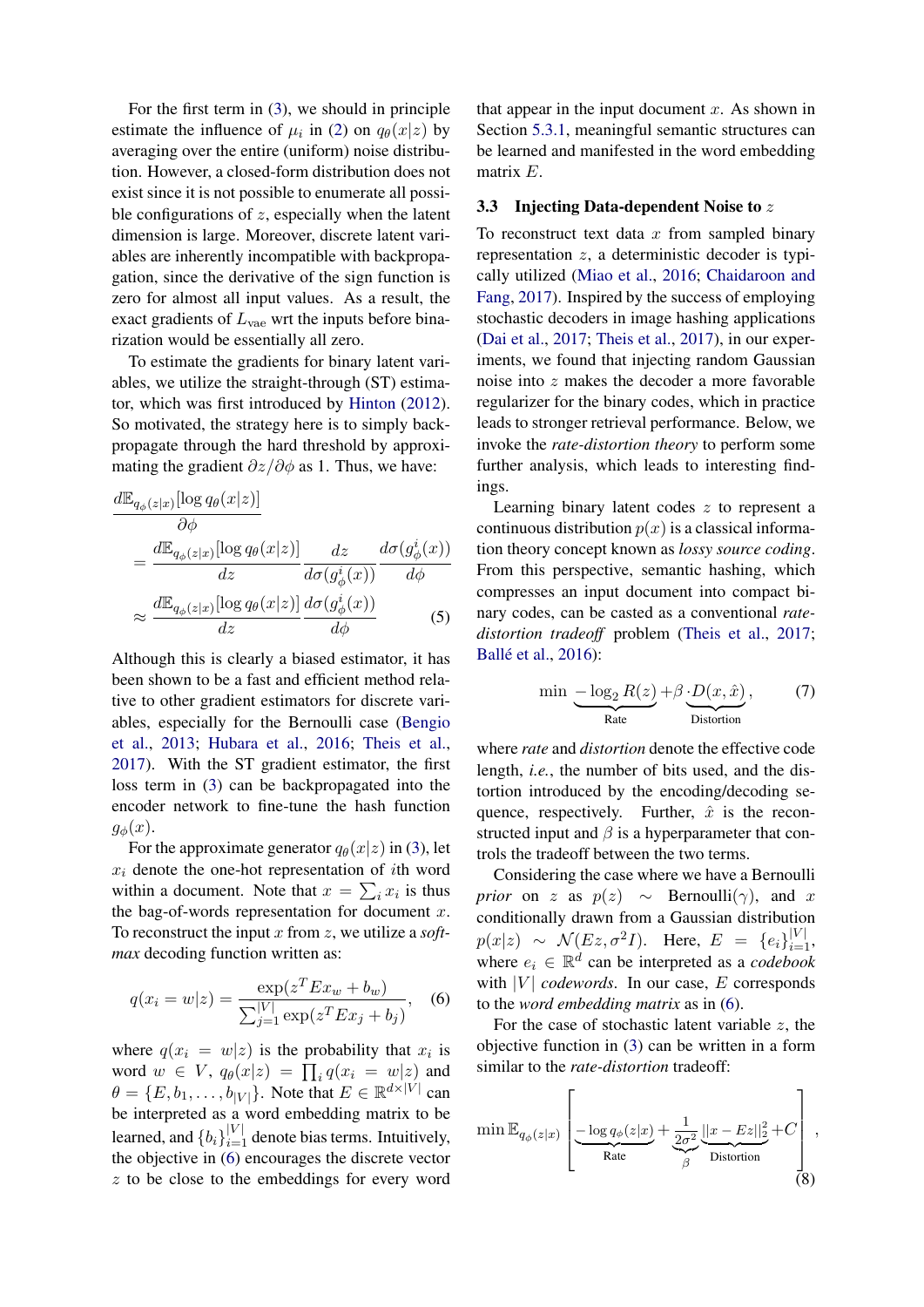where  $C$  is a constant that encapsulates the prior distribution  $p(z)$  and the Gaussian distribution normalization term. Notably, the trade-off hyperparameter  $\beta = \sigma^{-2}/2$  is closely related to the variance of the distribution  $p(x|z)$ . In other words, by controlling the variance  $\sigma$ , the model can adaptively explore different trade-offs between the *rate* and *distortion* objectives. However, the optimal trade-offs for distinct samples may be different.

Inspired by the observations above, we propose to inject data-dependent noise into latent variable z, rather than to setting the variance term  $\sigma^2$  to a fixed value [\(Dai et al.,](#page-8-13) [2017;](#page-8-13) [Theis et al.,](#page-9-10) [2017\)](#page-9-10). Specifically,  $\log \sigma^2$  is obtained via a one-layer MLP transformation from  $q_{\phi}(x)$ . Afterwards, we sample z' from  $\mathcal{N}(z, \sigma^2 I)$ , which then replace z in [\(6\)](#page-3-0) to infer the probability of generating individual words (as shown in Figure [1\)](#page-1-0). As a result, the variances are different for every input document  $x$ , and thus the model is provided with additional flexibility to explore various trade-offs between *rate* and *distortion* for different training observations. Although our decoder is not a strictly Gaussian distribution, as in [\(6\)](#page-3-0), we found empirically that injecting data-dependent noise into z yields strong retrieval results, see Section [5.1.](#page-5-0)

#### 3.4 Supervised Hashing

The proposed Neural Architecture for Semantic Hashing (NASH) can be extended to supervised hashing, where a mapping from latent variable z to labels y is learned, here parametrized by a twolayer MLP followed by a fully-connected softmax layer. To allow the model to explore and balance between maximizing the variational lower bound in [\(3\)](#page-2-1) and minimizing the discriminative loss, the following joint training objective is employed:

$$
\mathcal{L} = -\mathcal{L}_{\text{vae}}(\theta, \phi; x) + \alpha \mathcal{L}_{\text{dis}}(\eta; z, y). \tag{9}
$$

where  $\eta$  refers to parameters of the MLP classifier and  $\alpha$  controls the relative weight between the variational lower bound  $(\mathcal{L}_{\text{vae}})$  and discriminative loss  $(\mathcal{L}_{dis})$ , defined as the cross-entropy loss. The parameters  $\{\theta, \phi, \eta\}$  are learned end-to-end *via* Monte Carlo estimation.

# 4 Experimental Setup

# 4.1 Datasets

We use the following three standard publicly available datasets for training and evaluation: (i) *Reuters21578*, containing 10,788 news documents, which have been classified into 90 different categories. (ii) *20Newsgroups*, a collection of 18,828 newsgroup documents, which are categorized into 20 different topics. (iii) TMC (stands for SIAM text mining competition), containing air traffic reports provided by NASA. TMC consists 21,519 training documents divided into 22 different categories. To make direct comparison with prior works, we employed the TFIDF features on these datasets supplied by [\(Chaidaroon and Fang,](#page-8-2) [2017\)](#page-8-2), where the vocabulary sizes for the three datasets are set to 10,000, 7,164 and 20,000, respectively.

#### 4.2 Training Details

For the inference networks, we employ a feedforward neural network with 2 hidden layers (both with 500 units) using the ReLU non-linearity activation function, which transform the input documents, *i.e.*, TFIDF features in our experiments, into a continuous representation. Empirically, we found that stochastic binarization as in [\(2\)](#page-2-2) shows stronger performance than deterministic binarization, and thus use the former in our experiments. However, we further conduct a systematic ablation study in Section [5.2](#page-6-0) to compare the two binarization strategies.

Our model is trained using Adam [\(Kingma and](#page-8-15) [Ba,](#page-8-15) [2014\)](#page-8-15), with a learning rate of  $1 \times 10^{-3}$  for all parameters. We decay the learning rate by a factor of 0.96 for every 10,000 iterations. Dropout [\(Srivastava et al.,](#page-9-19) [2014\)](#page-9-19) is employed on the output of encoder networks, with the rate selected from  ${0.7, 0.8, 0.9}$  on the validation set. To facilitate comparisons with previous methods, we set the dimension of z, *i.e.*, the number of bits within the hashing code) as 8, 16, 32, 64, or 128.

#### 4.3 Baselines

We evaluate the effectiveness of our framework on both unsupervised and supervised semantic hashing tasks. We consider the following *unsupervised* baselines for comparisons: Locality Sensitive Hashing (LSH) [\(Datar et al.,](#page-8-16) [2004\)](#page-8-16), Stack Restricted Boltzmann Machines (S-RBM) [\(Salakhut](#page-9-2)[dinov and Hinton,](#page-9-2) [2009\)](#page-9-2), Spectral Hashing (SpH) [\(Weiss et al.,](#page-9-20) [2009\)](#page-9-20), Self-taught Hashing (STH) [\(Zhang et al.,](#page-9-3) [2010\)](#page-9-3) and Variational Deep Semantic Hashing (VDSH) [\(Chaidaroon and Fang,](#page-8-2) [2017\)](#page-8-2).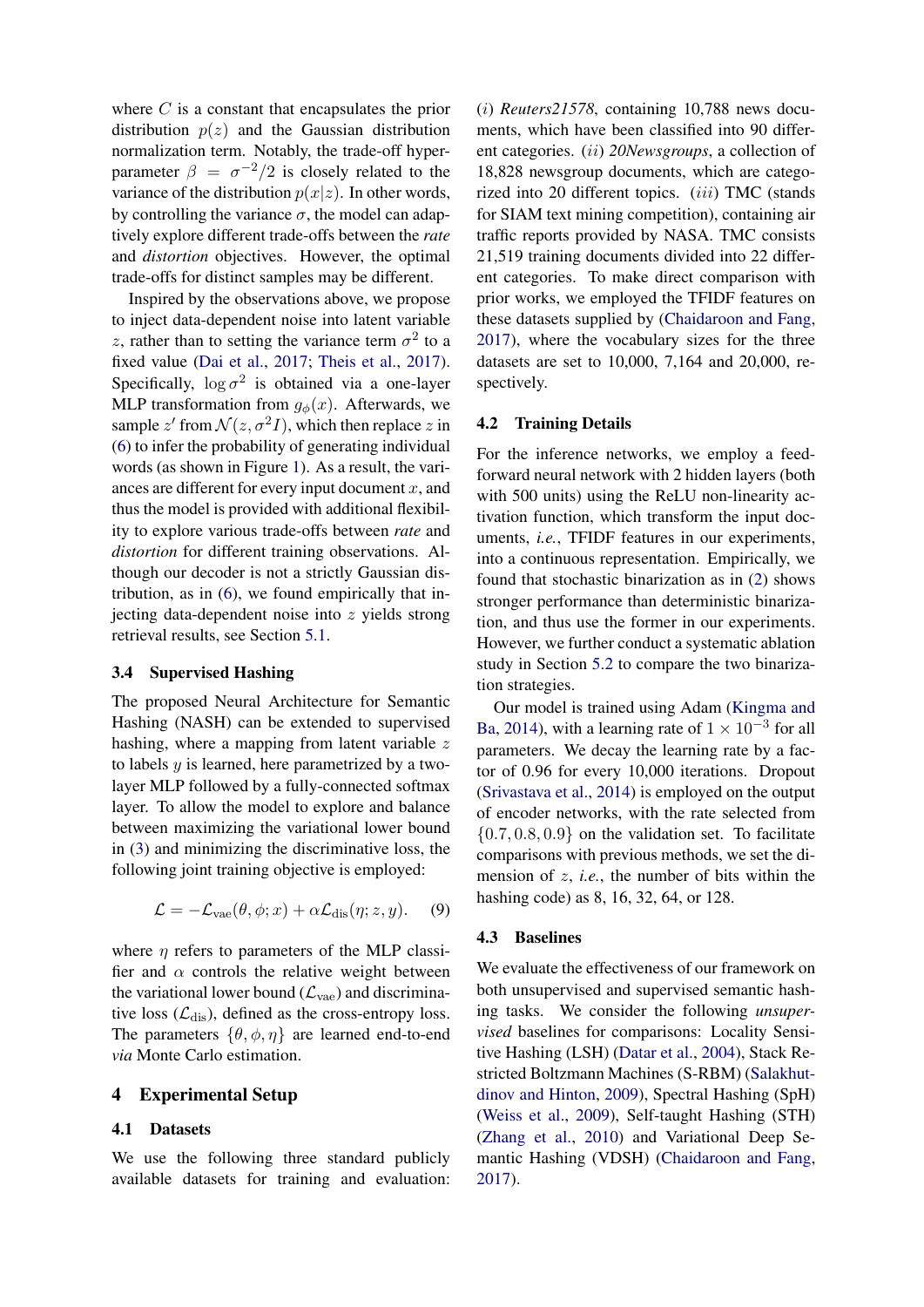<span id="page-5-1"></span>

| Method         | 8 bits | 16 bits | 32 bits | 64 bits | 128 bits |
|----------------|--------|---------|---------|---------|----------|
| LSH            | 0.2802 | 0.3215  | 0.3862  | 0.4667  | 0.5194   |
| S-RBM          | 0.5113 | 0.5740  | 0.6154  | 0.6177  | 0.6452   |
| SpH            | 0.6080 | 0.6340  | 0.6513  | 0.6290  | 0.6045   |
| <b>STH</b>     | 0.6616 | 0.7351  | 0.7554  | 0.7350  | 0.6986   |
| <b>VDSH</b>    | 0.6859 | 0.7165  | 0.7753  | 0.7456  | 0.7318   |
| <b>NASH</b>    | 0.7113 | 0.7624  | 0.7993  | 0.7812  | 0.7559   |
| <b>NASH-N</b>  | 0.7352 | 0.7904  | 0.8297  | 0.8086  | 0.7867   |
| <b>NASH-DN</b> | 0.7470 | 0.8013  | 0.8418  | 0.8297  | 0.7924   |

Table 1: Precision of the top 100 retrieved documents on *Reuters* dataset (*Unsupervised hashing*).

For supervised semantic hashing, we also compare NASH against a number of baselines: Supervised Hashing with Kernels (KSH) [\(Liu et al.,](#page-8-17) [2012\)](#page-8-17), Semantic Hashing using Tags and Topic Modeling (SHTTM) [\(Wang et al.,](#page-9-6) [2013\)](#page-9-6) and Supervised VDSH [\(Chaidaroon and Fang,](#page-8-2) [2017\)](#page-8-2). It is worth noting that unlike all these baselines, our NASH model is trained end-to-end in one-step.

#### 4.4 Evaluation Metrics

To evaluate the hashing codes for similarity search, we consider each document in the testing set as a query document. Similar documents to the query in the corresponding training set need to be retrieved based on the Hamming distance of their hashing codes, *i.e.* number of different bits. To facilitate comparison with prior work [\(Wang](#page-9-6) [et al.,](#page-9-6) [2013;](#page-9-6) [Chaidaroon and Fang,](#page-8-2) [2017\)](#page-8-2), the performance is measured with precision. Specifically, during testing, for a query document, we first retrieve the 100 nearest/closest documents according to the Hamming distances of the corresponding hash codes (i.e., the number of different bits). We then examine the percentage of documents among these 100 retrieved ones that belong to the same label (topic) with the query document (we consider documents having the same label as relevant pairs). The ratio of the number of relevant documents to the number of retrieved documents (fixed value of 100) is calculated as the precision score. The precision scores are further averaged over all test (query) documents.

## 5 Experimental Results

We experimented with four variants for our NASH model: (*i*) NASH: with deterministic decoder; (*ii*) NASH-N: with *fixed* random noise injected to decoder; (*iii*) NASH-DN: with *data-dependent* noise injected to decoder; (*iv*) NASH-DN-S: NASH-DN with supervised information during training.

<span id="page-5-2"></span>

Figure 2: Precision of the top 100 retrieved documents on *Reuters* dataset (*Supervised hashing*), compared with other supervised baselines.

#### <span id="page-5-0"></span>5.1 Semantic Hashing Evaluation

Table [1](#page-5-1) presents the results of all models on Reuters dataset. Regarding unsupervised semantic hashing, all the NASH variants consistently outperform the baseline methods by a substantial margin, indicating that our model makes the most effective use of unlabeled data and manage to assign similar hashing codes, *i.e.*, with small Hamming distance to each other, to documents that belong to the same label. It can be also observed that the injection of noise into the decoder networks has improved the robustness of learned binary representations, resulting in better retrieval performance. More importantly, by making the variances of noise adaptive to the specific input, our NASH-DN achieves even better results, compared with NASH-N, highlighting the importance of exploring/learning the trade-off between rate and distortion objectives by the data itself. We observe the same trend and superiority of our NASH-DN models on the other two benchmarks, as shown in Tables [3](#page-6-1) and [4.](#page-6-2)

Another observation is that the retrieval results tend to drop a bit when we set the length of hashing codes to be 64 or larger, which also happens for some baseline models. This phenomenon has been reported previously in [Wang et al.](#page-9-21) [\(2012\)](#page-9-21); [Liu et al.](#page-8-17) [\(2012\)](#page-8-17); [Wang et al.](#page-9-6) [\(2013\)](#page-9-6); [Chaida](#page-8-2)[roon and Fang](#page-8-2) [\(2017\)](#page-8-2), and the reasons could be twofold: (i) for longer codes, the number of data points that are assigned to a certain binary code decreases exponentially. As a result, many queries may fail to return any neighbor documents [\(Wang](#page-9-21) [et al.,](#page-9-21)  $2012$ );  $(ii)$  considering the size of training data, it is likely that the model may overfit with long hash codes [\(Chaidaroon and Fang,](#page-8-2) [2017\)](#page-8-2). However, even with longer hashing codes,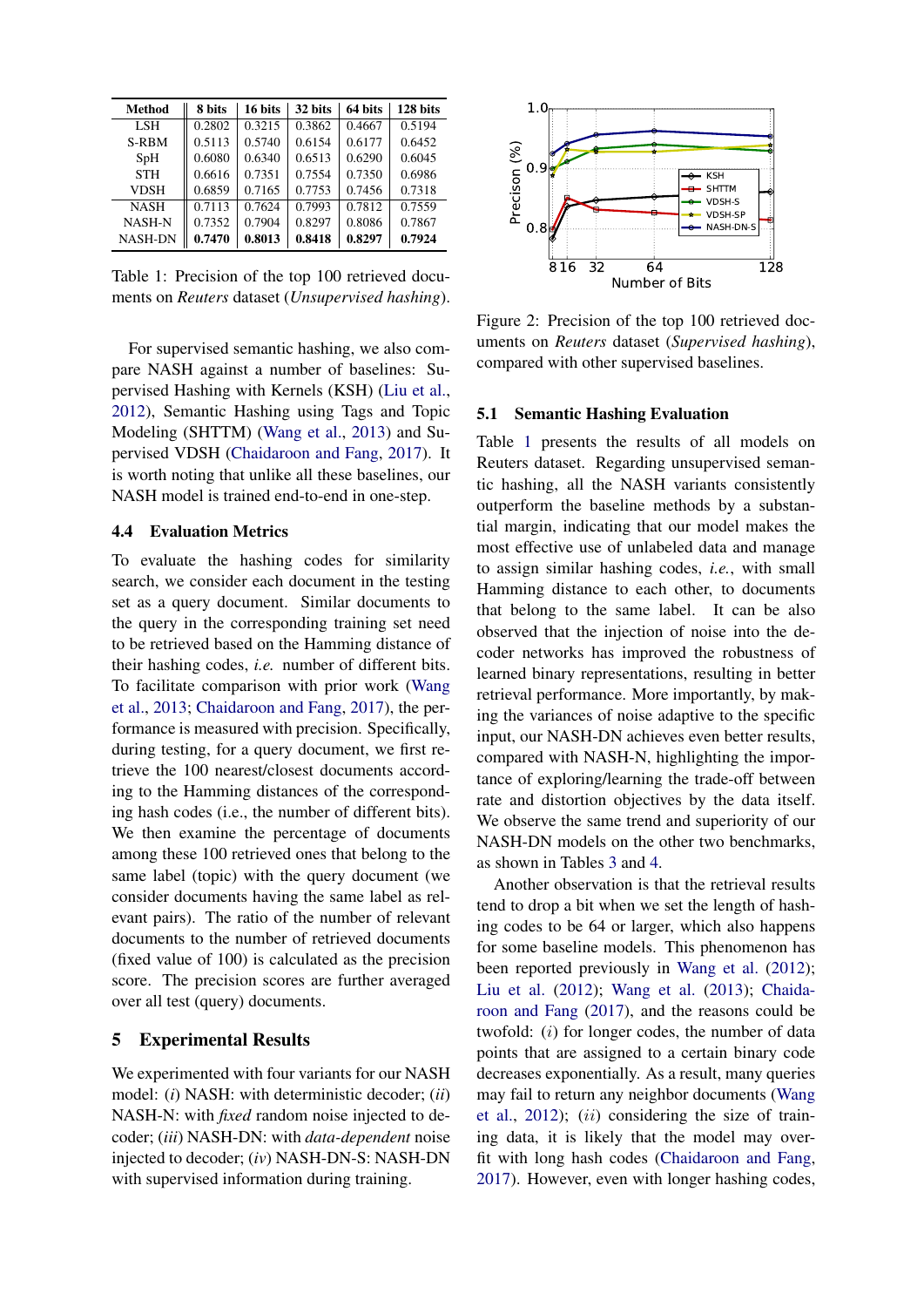<span id="page-6-3"></span>

| Word        | weapons | medical   | companies | define     | israel   | <b>book</b> |
|-------------|---------|-----------|-----------|------------|----------|-------------|
| <b>NASH</b> | gun     | treatment | company   | definition | israeli  | books       |
|             | guns    | disease   | market    | defined    | arabs    | english     |
|             | weapon  | drugs     | afford    | explained  | arab     | references  |
|             | armed   | health    | products  | discussion | jewish   | learning    |
|             | assault | medicine  | money     | knowledge  | jews     | reference   |
|             | guns    | medicine  | expensive | defined    | israeli  | books       |
| <b>NVDM</b> | weapon  | health    | industry  | definition | arab     | reference   |
|             | gun     | treatment | company   | printf     | arabs    | guide       |
|             | militia | disease   | market    | int        | lebanon  | writing     |
|             | armed   | patients  | buy       | sufficient | lebanese | pages       |

Table 2: The five nearest words in the semantic space learned by NASH, compared with the results from NVDM [\(Miao et al.,](#page-9-7) [2016\)](#page-9-7).

<span id="page-6-1"></span>

| <b>Method</b>               | 8 bits | 16 bits | 32 bits | 64 bits | 128 bits |  |
|-----------------------------|--------|---------|---------|---------|----------|--|
| <b>Unsupervised Hashing</b> |        |         |         |         |          |  |
| <b>LSH</b>                  | 0.0578 | 0.0597  | 0.0666  | 0.0770  | 0.0949   |  |
| S-RBM                       | 0.0594 | 0.0604  | 0.0533  | 0.0623  | 0.0642   |  |
| SpH                         | 0.2545 | 0.3200  | 0.3709  | 0.3196  | 0.2716   |  |
| <b>STH</b>                  | 0.3664 | 0.5237  | 0.5860  | 0.5806  | 0.5443   |  |
| <b>VDSH</b>                 | 0.3643 | 0.3904  | 0.4327  | 0.1731  | 0.0522   |  |
| <b>NASH</b>                 | 0.3786 | 0.5108  | 0.5671  | 0.5071  | 0.4664   |  |
| <b>NASH-N</b>               | 0.3903 | 0.5213  | 0.5987  | 0.5143  | 0.4776   |  |
| <b>NASH-DN</b>              | 0.4040 | 0.5310  | 0.6225  | 0.5377  | 0.4945   |  |
| <b>Supervised Hashing</b>   |        |         |         |         |          |  |
| <b>KSH</b>                  | 0.4257 | 0.5559  | 0.6103  | 0.6488  | 0.6638   |  |
| <b>SHTTM</b>                | 0.2690 | 0.3235  | 0.2357  | 0.1411  | 0.1299   |  |
| <b>VDSH-S</b>               | 0.6586 | 0.6791  | 0.7564  | 0.6850  | 0.6916   |  |
| VDSH-SP                     | 0.6609 | 0.6551  | 0.7125  | 0.7045  | 0.7117   |  |
| <b>NASH-DN-S</b>            | 0.6247 | 0.6973  | 0.8069  | 0.8213  | 0.7840   |  |

Table 3: Precision of the top 100 retrieved documents on *20Newsgroups* dataset.

<span id="page-6-2"></span>

| Method                      | 8 bits | 16 bits | 32 bits | 64 bits | 128 bits |  |
|-----------------------------|--------|---------|---------|---------|----------|--|
| <b>Unsupervised Hashing</b> |        |         |         |         |          |  |
| LSH.                        | 0.4388 | 0.4393  | 0.4514  | 0.4553  | 0.4773   |  |
| S-RBM                       | 0.4846 | 0.5108  | 0.5166  | 0.5190  | 0.5137   |  |
| SpH                         | 0.5807 | 0.6055  | 0.6281  | 0.6143  | 0.5891   |  |
| <b>STH</b>                  | 0.3723 | 0.3947  | 0.4105  | 0.4181  | 0.4123   |  |
| <b>VDSH</b>                 | 0.4330 | 0.6853  | 0.7108  | 0.4410  | 0.5847   |  |
| <b>NASH</b>                 | 0.5849 | 0.6573  | 0.6921  | 0.6548  | 0.5998   |  |
| <b>NASH-N</b>               | 0.6233 | 0.6759  | 0.7201  | 0.6877  | 0.6314   |  |
| <b>NASH-DN</b>              | 0.6358 | 0.6956  | 0.7327  | 0.7010  | 0.6325   |  |
| <b>Supervised Hashing</b>   |        |         |         |         |          |  |
| KSH                         | 0.6608 | 0.6842  | 0.7047  | 0.7175  | 0.7243   |  |
| <b>SHTTM</b>                | 0.6299 | 0.6571  | 0.6485  | 0.6893  | 0.6474   |  |
| VDSH-S                      | 0.7387 | 0.7887  | 0.7883  | 0.7967  | 0.8018   |  |
| <b>VDSH-SP</b>              | 0.7498 | 0.7798  | 0.7891  | 0.7888  | 0.7970   |  |
| <b>NASH-DN-S</b>            | 0.7438 | 0.7946  | 0.7987  | 0.8014  | 0.8139   |  |

Table 4: Precision of the top 100 retrieved documents on *TMC* dataset.

our NASH models perform stronger than the baselines in most cases (except for the 20Newsgroups dataset), suggesting that NASH can effectively allocate documents to informative/meaningful hashing codes even with limited training data.

We also evaluate the effectiveness of NASH in a *supervised* scenario on the Reuters dataset, where the label or topic information is utilized during training. As shown in Figure [2,](#page-5-2) our NASH-DN-S model consistently outperforms several supervised semantic hashing baselines, with various choices of hashing bits. Notably, our model exhibits higher Top-100 retrieval precision than VDSH-S and VDSH-SP, proposed by [Chaidaroon](#page-8-2) [and Fang](#page-8-2) [\(2017\)](#page-8-2). This may be attributed to the fact that in VDSH models, the continuous embeddings are not optimized with their future binarization in mind, and thus could hurt the relevance of learned binary codes. On the contrary, our model is optimized in an end-to-end manner, where the gradients are directly backpropagated to the inference network (through the binary/discrete latent variable), and thus gives rise to a more robust hash function.

## <span id="page-6-0"></span>5.2 Ablation study

# 5.2.1 The effect of stochastic sampling

As described in Section [3,](#page-1-1) the binary latent variables z in NASH can be either deterministically (via  $(1)$ ) or stochastically (via  $(2)$ ) sampled. We compare these two types of binarization functions in the case of unsupervised hashing. As illustrated in Figure [3,](#page-7-1) stochastic sampling shows stronger retrieval results on all three datasets, indicating that endowing the sampling process of latent variables with more stochasticity improves the learned representations.

# 5.2.2 The effect of encoder/decoder networks

Under the variational framework introduced here, the encoder network, *i.e.*, hash function, and decoder network are jointly optimized to abstract semantic features from documents. An interesting question concerns what types of network should be leveraged for each part of our NASH model. In this regard, we further investigate the effect of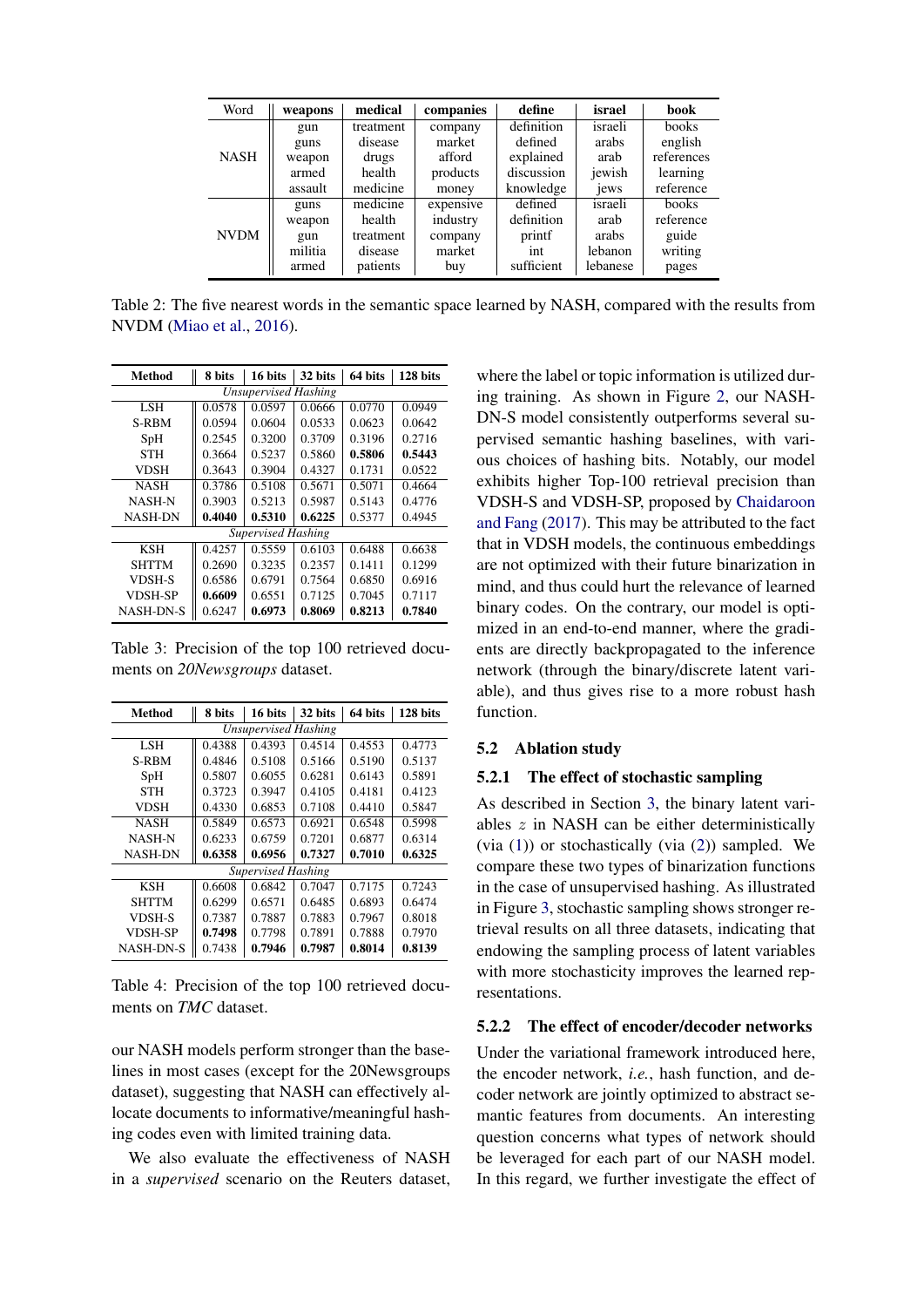<span id="page-7-3"></span>

| Category        | <b>Title/Subject</b>                | 8-bit code | 16-bit code      |
|-----------------|-------------------------------------|------------|------------------|
|                 | Dave Kingman for the hall of fame   | 11101001   | 0010110100000110 |
| <b>Baseball</b> | Time of game                        | 11111001   | 0010100100000111 |
|                 | Game score report                   | 11101001   | 0010110100000110 |
|                 | Why is Barry Bonds not batting 4th? | 11101101   | 0011110100000110 |
|                 | Building a UV flashlight            | 10110100   | 0010001000101011 |
| Electronics     | How to drive an array of LEDs       | 10110101   | 0010001000101001 |
|                 | 2% silver solder                    | 11010101   | 0010001000101011 |
|                 | Subliminal message flashing on TV   | 10110100   | 0010011000101001 |

Table 5: Examples of learned compact hashing codes on *20Newsgroups* dataset.

<span id="page-7-1"></span>

Figure 3: The precisions of the top 100 retrieved documents for NASH-DN with *stochastic* or *deterministic* binary latent variables.

using an encoder or decoder with different nonlinearity, ranging from a linear transformation to two-layer MLPs. We employ a base model with an encoder of two-layer MLPs and a linear decoder (the setup described in Section [3\)](#page-1-1), and the ablation study results are shown in Table [6.](#page-7-2)

<span id="page-7-2"></span>

| <b>Network</b> | <b>Encoder</b> | <b>Decoder</b> |  |
|----------------|----------------|----------------|--|
| linear         | 0.5844         | 0.6225         |  |
| one-layer MLP  | 0.6187         | 0.3559         |  |
| two-layer MLP  | 0.6225         | 0.1047         |  |

Table 6: Ablation study with different encoder/decoder networks.

It is observed that for the encoder networks, increasing the non-linearity by stacking MLP layers leads to better empirical results. In other words, endowing the hash function with more modeling capacity is advantageous to retrieval tasks. However, when we employ a non-linear network for the decoder, the retrieval precision drops dramatically. It is worth noting that the only difference between linear transformation and one-layer MLP is whether a non-linear activation function is employed or not.

This observation may be attributed the fact that the decoder networks can be considered as a similarity measure between latent variable  $z$  and the word embeddings  $E_k$  for every word, and the probabilities for words that present in the document is maximized to ensure that  $z$  is informative. As a result, if we allow the decoder to be too expressive (*e.g.*, a one-layer MLP), it is likely that we will end up with a very flexible similarity measure but relatively less meaningful binary representations. This finding is consistent with several image hashing methods, such as SGH [\(Dai et al.,](#page-8-13) [2017\)](#page-8-13) or binary autoencoder (Carreira-Perpinán [and Raziperchikolaei,](#page-8-18) [2015\)](#page-8-18), where a linear decoder is typically adopted to obtain promising retrieval results. However, our experiments may not speak for other choices of encoder-decoder architectures, *e.g.*, LSTM-based sequence-to-sequence models [\(Sutskever et al.,](#page-9-22) [2014\)](#page-9-22) or DCNN-based autoencoder [\(Zhang et al.,](#page-9-23) [2017\)](#page-9-23).

## 5.3 Qualitative Analysis

#### <span id="page-7-0"></span>5.3.1 Analysis of Semantic Information

To understand what information has been learned in our NASH model, we examine the matrix  $E \in \mathbb{R}^{d \times l}$  in [\(6\)](#page-3-0). Similar to [\(Miao et al.,](#page-9-7) [2016;](#page-9-7) [Larochelle and Lauly,](#page-8-19) [2012\)](#page-8-19), we select the 5 nearest words according to the word vectors learned from NASH and compare with the corresponding results from NVDM.

As shown in Table [2,](#page-6-3) although our NASH model contains a binary latent variable, rather than a continuous one as in NVDM, it also effectively group semantically-similar words together in the learned vector space. This further demonstrates that the proposed generative framework manages to bypass the binary/discrete constraint and is able to abstract useful semantic information from documents.

#### 5.3.2 Case Study

In Table [5,](#page-7-3) we show some examples of the learned binary hashing codes on *20Newsgroups*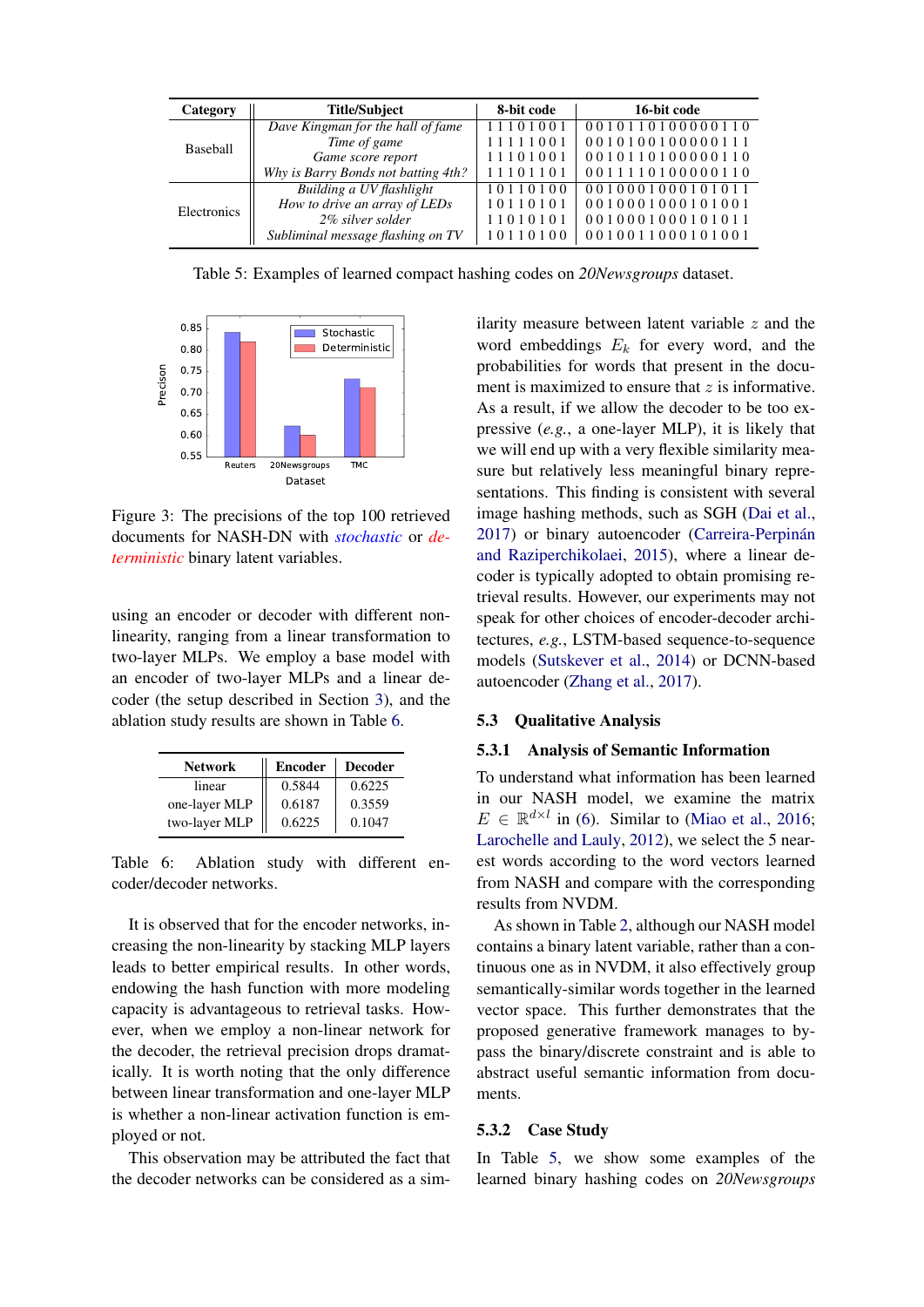dataset. We observe that for both 8-bit and 16 bit cases, NASH typically compresses documents with shared topics into very similar binary codes. On the contrary, the hashing codes for documents with different topics exhibit much larger Hamming distance. As a result, relevant documents can be efficiently retrieved by simply computing their Hamming distances.

# 6 Conclusions

This paper presents a first step towards *end-to-end* semantic hashing, where the binary/discrete constraints are carefully handled with an effective gradient estimator. A neural variational framework is introduced to train our model. Motivated by the connections between the proposed method and *rate-distortion theory*, we inject data-dependent noise into the Bernoulli latent variable at the training stage. The effectiveness of our framework is demonstrated with extensive experiments.

Acknowledgments We would like to thank the ACL reviewers for their insightful suggestions. This research was supported in part by DARPA, DOE, NIH, NSF and ONR.

#### References

- <span id="page-8-14"></span>Johannes Ballé, Valero Laparra, and Eero P Simoncelli. 2016. End-to-end optimization of nonlinear transform codes for perceptual quality. In *Picture Coding Symposium (PCS), 2016*. IEEE, pages 1–5.
- <span id="page-8-11"></span>Yoshua Bengio, Nicholas Léonard, and Aaron Courville. 2013. Estimating or propagating gradients through stochastic neurons for conditional computation. *arXiv preprint arXiv:1308.3432* .
- <span id="page-8-3"></span>Toby Berger. 1971. Rate-distortion theory. *Encyclopedia of Telecommunications* .
- <span id="page-8-8"></span>Samuel R Bowman, Luke Vilnis, Oriol Vinyals, Andrew M Dai, Rafal Jozefowicz, and Samy Bengio. 2015. Generating sentences from a continuous space. *arXiv preprint arXiv:1511.06349* .
- <span id="page-8-18"></span>Miguel A Carreira-Perpinán and Ramin Raziperchikolaei. 2015. Hashing with binary autoencoders. In *Computer Vision and Pattern Recognition (CVPR), 2015 IEEE Conference on*. IEEE, pages 557–566.
- <span id="page-8-2"></span>Suthee Chaidaroon and Yi Fang. 2017. Variational deep semantic hashing for text documents. In *Proceedings of the 40th international ACM SIGIR conference on Research and development in information retrieval*. ACM.
- <span id="page-8-7"></span>Ting Chen, Martin Renqiang Min, and Yizhou Sun. 2017. Learning k-way d-dimensional discrete code for compact embedding representations. *arXiv preprint arXiv:1711.03067* .
- <span id="page-8-13"></span>Bo Dai, Ruiqi Guo, Sanjiv Kumar, Niao He, and Le Song. 2017. Stochastic generative hashing. *arXiv preprint arXiv:1701.02815* .
- <span id="page-8-16"></span>Mayur Datar, Nicole Immorlica, Piotr Indyk, and Vahab S Mirrokni. 2004. Locality-sensitive hashing scheme based on p-stable distributions. In *Proceedings of the twentieth annual symposium on Computational geometry*. ACM, pages 253–262.
- <span id="page-8-10"></span>Geoffrey Hinton. 2012. Neural networks for machine learning, coursera. *URL: http://coursera. org/course/neuralnets* .
- <span id="page-8-12"></span>Itay Hubara, Matthieu Courbariaux, Daniel Soudry, Ran El-Yaniv, and Yoshua Bengio. 2016. Binarized neural networks. In *Advances in neural information processing systems*. pages 4107–4115.
- <span id="page-8-4"></span>Eric Jang, Shixiang Gu, and Ben Poole. 2016. Categorical reparameterization with gumbel-softmax. *arXiv preprint arXiv:1611.01144* .
- <span id="page-8-15"></span>Diederik P Kingma and Jimmy Ba. 2014. Adam: A method for stochastic optimization. *arXiv preprint arXiv:1412.6980* .
- <span id="page-8-9"></span>Diederik P Kingma and Max Welling. 2013. Autoencoding variational bayes. *arXiv preprint arXiv:1312.6114* .
- <span id="page-8-6"></span>Ryan Kiros, Yukun Zhu, Ruslan R Salakhutdinov, Richard Zemel, Raquel Urtasun, Antonio Torralba, and Sanja Fidler. 2015. Skip-thought vectors. In *Advances in neural information processing systems*. pages 3294–3302.
- <span id="page-8-0"></span>Yehuda Koren. 2008. Factorization meets the neighborhood: a multifaceted collaborative filtering model. In *Proceedings of the 14th ACM SIGKDD international conference on Knowledge discovery and data mining*. ACM, pages 426–434.
- <span id="page-8-19"></span>Hugo Larochelle and Stanislas Lauly. 2012. A neural autoregressive topic model. In *Advances in Neural Information Processing Systems*. pages 2708–2716.
- <span id="page-8-1"></span>Michael S Lew, Nicu Sebe, Chabane Djeraba, and Ramesh Jain. 2006. Content-based multimedia information retrieval: State of the art and challenges. *ACM Transactions on Multimedia Computing, Communications, and Applications (TOMM)* 2(1):1–19.
- <span id="page-8-5"></span>Qi Li, Zhenan Sun, Ran He, and Tieniu Tan. 2017. Deep supervised discrete hashing. *arXiv preprint arXiv:1705.10999* .
- <span id="page-8-17"></span>Wei Liu, Jun Wang, Rongrong Ji, Yu-Gang Jiang, and Shih-Fu Chang. 2012. Supervised hashing with kernels. In *Computer Vision and Pattern Recognition (CVPR), 2012 IEEE Conference on*. IEEE, pages 2074–2081.